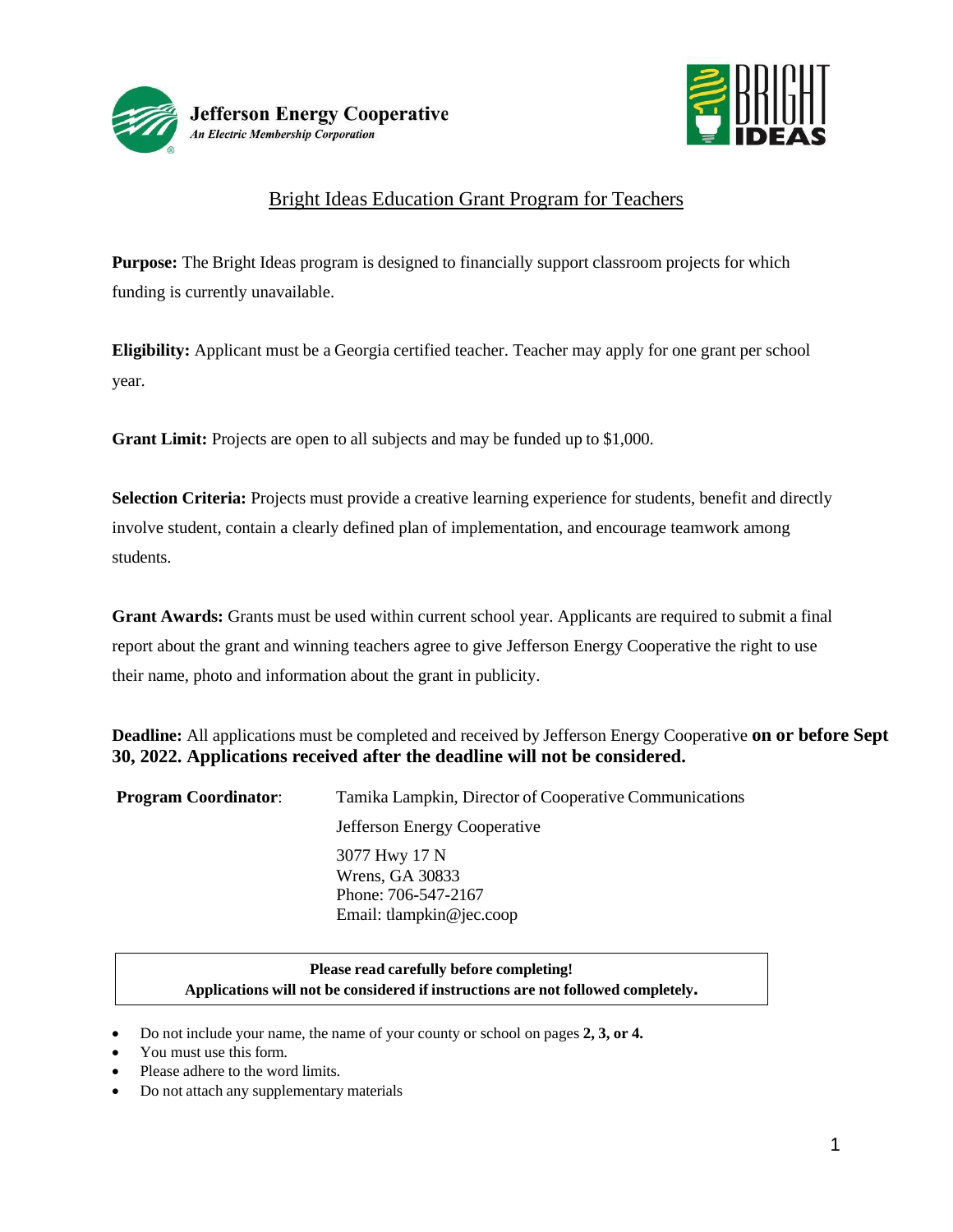



**About your project:** (Please do not include your name, the name of your county or school.)

| Project Name                                   |  |
|------------------------------------------------|--|
| <b>Curriculum Areas</b>                        |  |
| <b>Grade Level</b>                             |  |
| <b>Amount Requested</b>                        |  |
| Minimum needed to<br>fund project              |  |
| Number of students<br>to benefit from project_ |  |
| Will items purchased be                        |  |
| used for more than one<br>school year?         |  |

## **Project Overview:**

Summary – give an overview of the project (Limit 150 words)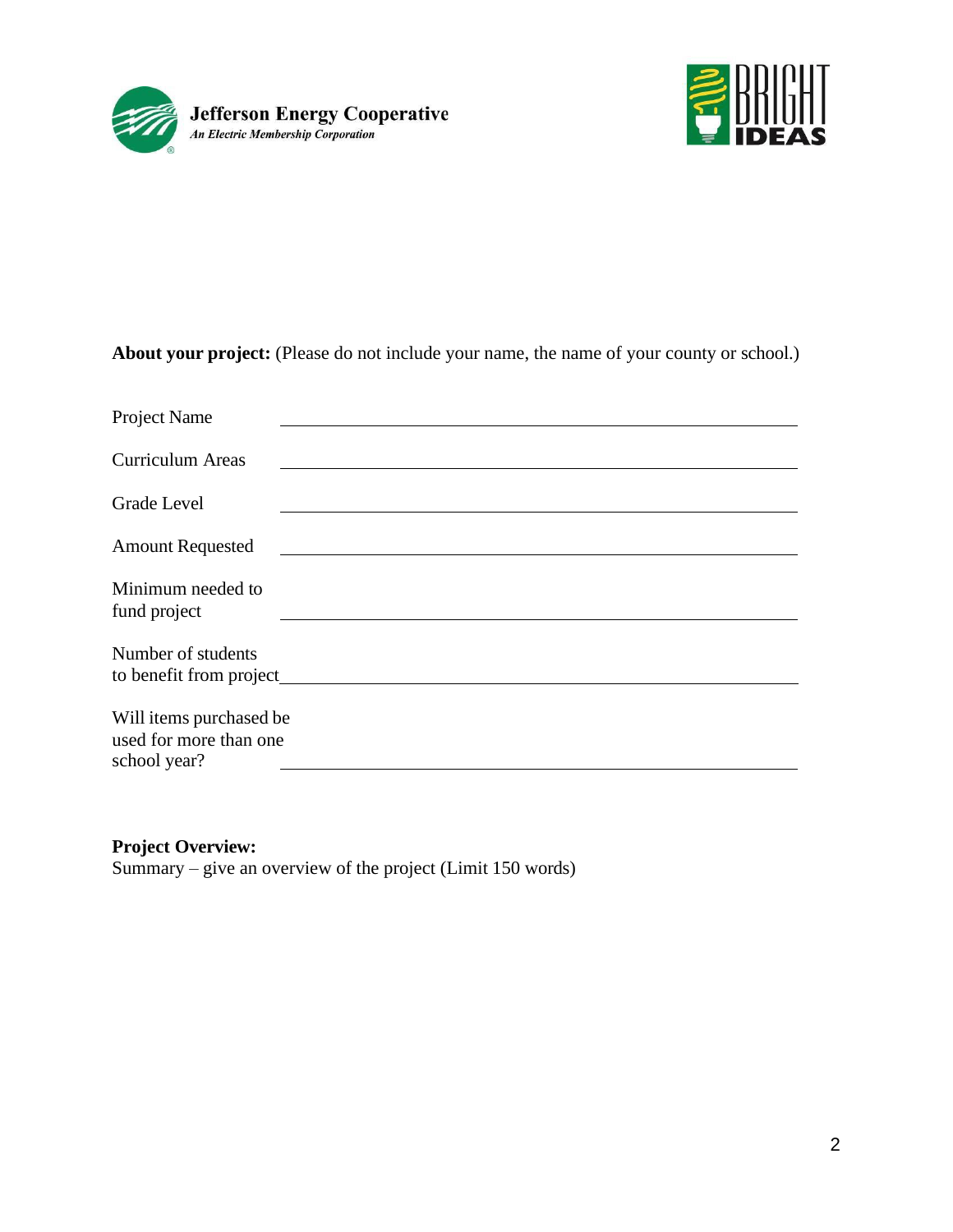



Creativity – Describe the creative elements of the project. (Limit 100 words)

Goals – What are the goals and objectives for students? (Limit 100 words)

Implementation – How will you implement this project? (Limit 100 words)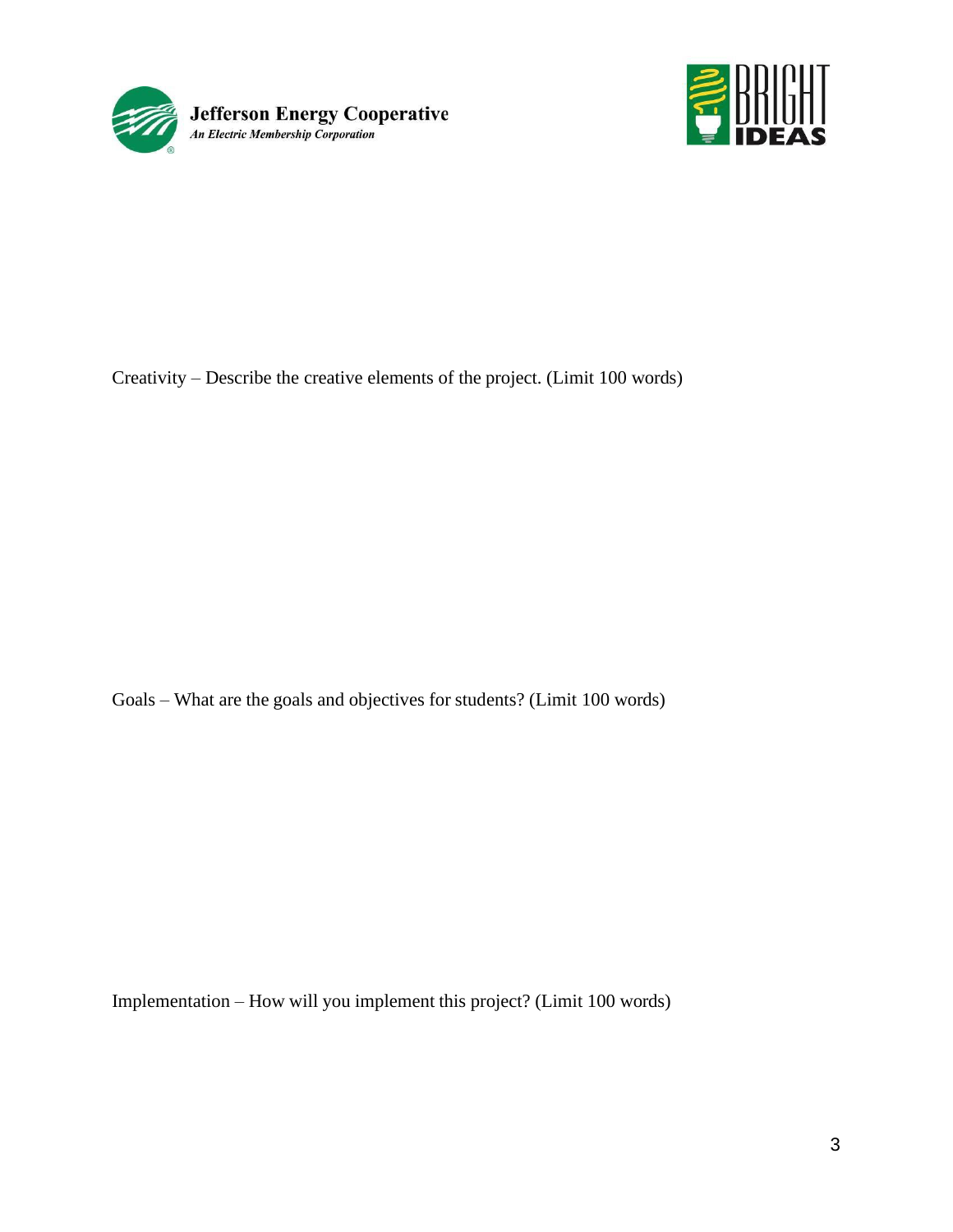



Benefits – What are the immediate and/or ongoing benefits this project will provide students? (Limit 100 words)

#### **BUDGET**

#### Itemized Project Budget (required)

| Item Needed                                                                 | Quantity<br>Needed | <b>Unit Cost</b> | <b>Total Cost</b> | Required?<br>Y/N      |
|-----------------------------------------------------------------------------|--------------------|------------------|-------------------|-----------------------|
|                                                                             |                    |                  |                   |                       |
|                                                                             |                    |                  |                   |                       |
|                                                                             |                    |                  |                   |                       |
|                                                                             |                    |                  |                   |                       |
|                                                                             |                    |                  |                   |                       |
|                                                                             |                    |                  |                   |                       |
|                                                                             |                    |                  |                   |                       |
| Total Project Cost (please estimate total cost to the nearest whole dollar) |                    |                  |                   | $\boldsymbol{\theta}$ |

Will you accept partial funding? If so, how much

If you receive partial funding, how will you fund the rest of your project?